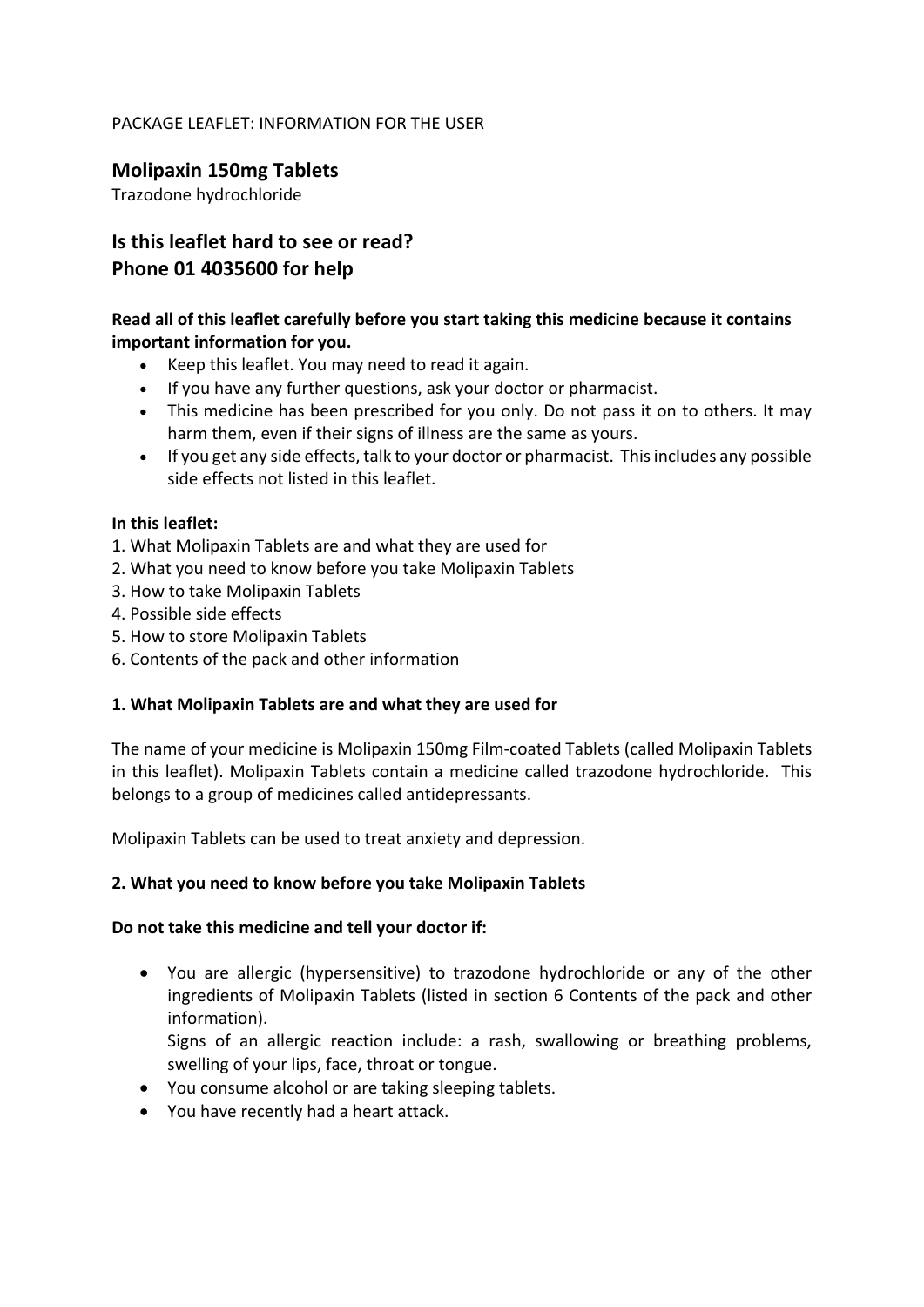Do not take this medicine if this applies to you. If you are not sure, talk to your doctor or pharmacist before taking Molipaxin Tablets.

## **Warnings and precautions**

## **Take special care with Molipaxin Tablets**

### **Thoughts of suicide and worsening of your depression or anxiety disorder**

If you are depressed and/or have anxiety disorders you can sometimes have thoughts of harming or killing yourself. These may be increased when first starting antidepressants, since these medicines all take time to work, usually about two weeks but sometimes longer. You may be more likely to think like this:

- If you have previously had thoughts about killing or harming yourself.
- If you are a young adult. Information from clinical trials has shown an increased risk of suicidal behaviour in adults aged less than 25 years with psychiatric conditions who were treated with an antidepressant.

If you have thoughts of harming or killing yourself at any time, **contact your doctor or go to a hospital straight away.**

**You may find it helpful to tell a relative or close friend** that you are depressed or have an anxiety disorder and ask them to read this leaflet. You might ask them to tell you if they think your depression or anxiety is getting worse, or if they are worried about changes in your behaviour.

There have been reports of severe liver disorders with use of Molipaxin. If you experience any of the following symptoms you must contact your doctor immediately:

- Weakness (asthenia)
- Loss of appetite (anorexia)
- Nausea, vomiting
- Stomach pain
- Yellowing of the skin and/or eyes (jaundice)

#### **Children**

Molipaxin Tablets should not be used in children and adolescents under 18 years of age.

#### **Elderly**

Elderly patients when taking Molipaxin may experience light headedness and dizziness upon standing or stretching. They may also feel more drowsy or sleepy than usual.

Increased caution is necessary especially if the patient suffers from other ailments and is taking medications to treat these, along with taking Molipaxin.

#### **Check with your doctor or pharmacist before taking this medicine if you:**

- Have or have ever had fits or seizures
- Have severe liver, kidney or heart problems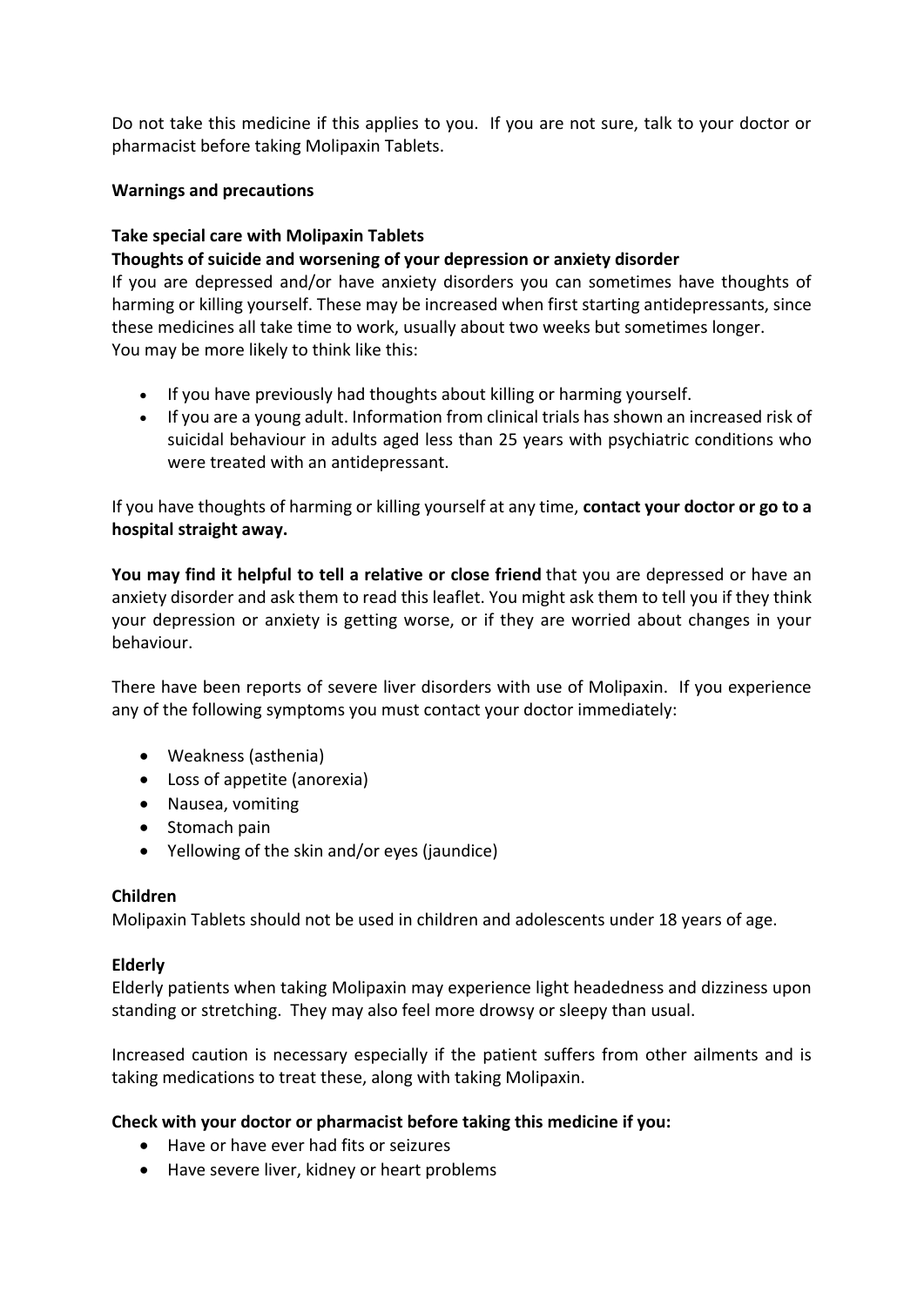Are pregnant, trying to become pregnant or are breast-feeding

If you are not sure if any of the above apply to you, talk to your doctor or pharmacist before taking Molpaxin Tablets.

## **Other medicines and Molipaxin**

Tell your doctor or pharmacist if you are taking or have recently taken any other medicines. This includes medicines you buy without a prescription, including herbal medicines. This is because Molipaxin Tablets can affect the way some other medicines work. Also some medicines can affect the way Molipaxin Tablets work.

### **Tell your doctor if you are taking any of the following medicines:**

- Monamine oxidase inhibitors (MAOI's) such as tranylcypromine, phenelzine and isocarboxazid (for depression) or selegiline (for Parkinson's disease), **or have taken them in the last 2 weeks**
- Other antidepressants
- Phenothiazines antipsychotic medicines used in the treatment of schizophrenia and other mental disorders
- Levodopa used to treat Parkinson's disease
- Buprenorphine used to treat pain. This medicine may interact with Molipaxin Tablets and you may experience symptoms such as involuntary, rhythmic contractions of muscles, including the muscles that control movement of the eye, agitation, hallucinations, coma, excessive sweating, tremor, exaggeration of reflexes, increased muscle tension, body temperature above 38°C. Contact your doctor when experiencing such symptoms.
- Sedatives such as tranquilizers or sleeping pills
- Medicines used to treat epilepsy such as carbamazepine and phenytoin
- Medicines used to treat high blood pressure, for example, clonidine
- Digoxin used to treat heart problems
- Warfarin used to stop your blood from clotting
- Medicines used to treat fungal infections such as ketoconozole and itraconazole
- Some medicines used to treat HIV such as ritonavir and indinavir
- Erythromycin an antibiotic used to treat infections
- $\bullet$  St. John's Wort a herbal remedy

#### **Anaesthetics**

If you are going to have an anaesthetic (for an operation), tell your doctor or dentist that you are taking Molipaxin Tablets.

#### **Molipaxin Tablets with alcohol**

You should avoid drinking alcohol while taking Molipaxin Tablets.

#### **Pregnancy and breast-feeding**

Talk to your doctor before taking this medicine if you are pregnant, might become pregnant, or think you may be pregnant.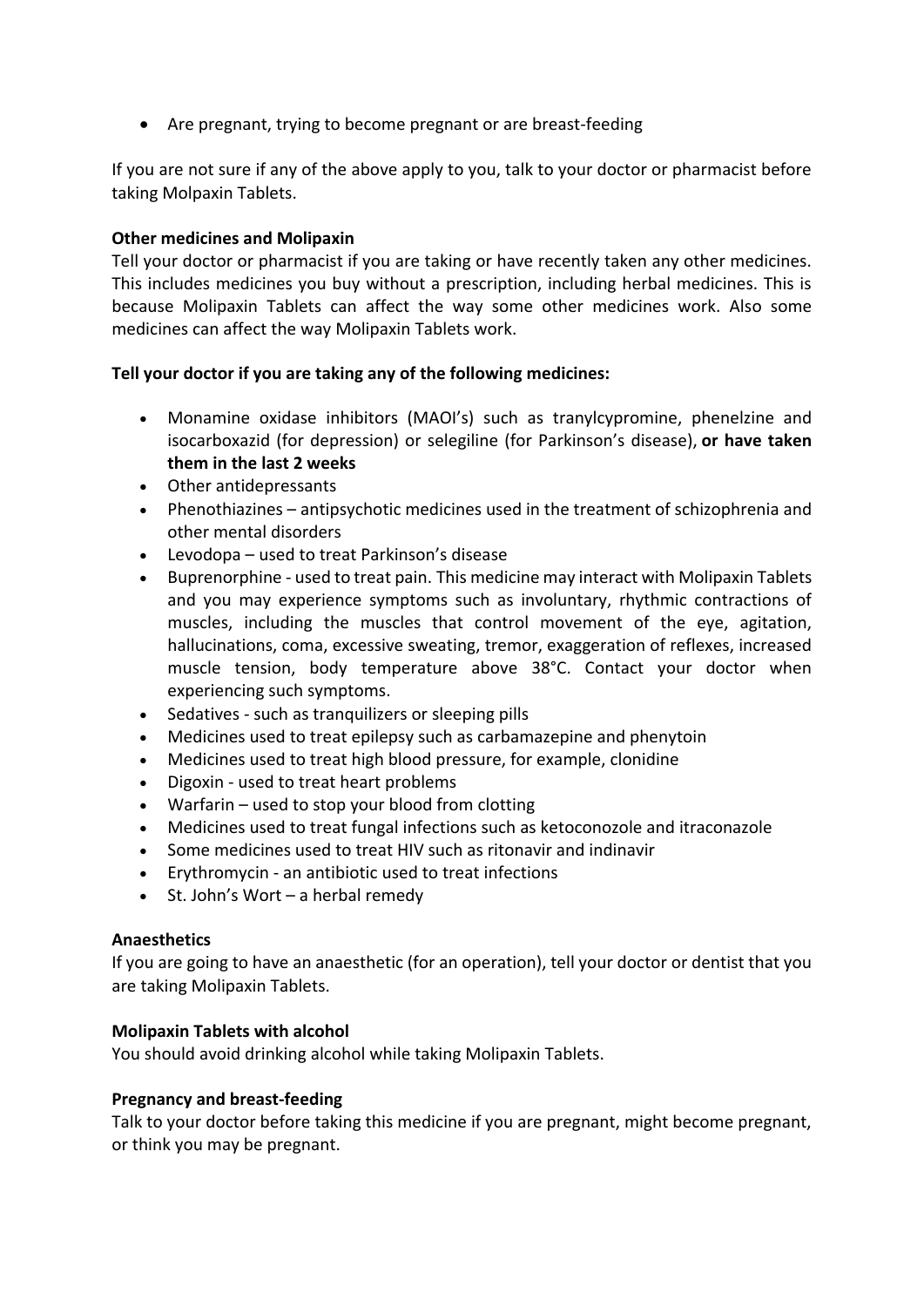Molipaxin Tablets should only be taken during pregnancy if recommended by your doctor.

Taking Molipaxin Tablets during pregnancy may lead to your baby experiencing withdrawal symptoms when they are born. In this case, monitoring of your newborn should be performed by your doctor.If you are breast-feeding or planning to breast-feed, talk to your doctor or pharmacist before taking any medicine.

### **Driving and using machines**

Molipaxin Tablets may make you feel sleepy or dizzy. If this happens do not drive or use any tools or machines.

### **Molipaxin Tablets contain lactose**

If you have been told by your doctor that you have an intolerance to some sugars, contact your doctor before taking this medicinal product.

### **Molipaxin Tablets contain sodium**

This medicine contains less than 1mmol sodium (23mg) per tablet, that is to say essentially 'sodium-free'.

### **3. How to take Molipaxin Tablets**

Always take Molipaxin Tablets exactly as your doctor has told you. You should check with your doctor of pharmacist if you are not sure.

#### **Adults:**

#### **Depression**

- Adults usually start by taking 150mg each day
- Your doctor may increase the dose to 300mg each day depending on your condition
- For adults in hospital the dose may be as high as 600mg each day

#### **Anxiety**

- Adults usually start by taking 75mg each day
- Your doctor may increase the dose to 300mg each day

#### **Elderly**

Older people or those who are frail will usually be given a starting dose of 100mg each day

#### **Children and adolescents**

Molipaxin Tablets should not be used in children or adolescents under 18 years of age.

# **Taking this medicine**

- Take this medicine by mouth
- Swallow the Tablets whole with a drink of water
- Take with or after food. This can help lower the chances of side effects
- If you have been told to take Molipaxin Tablets only once each day then you should take it before going to bed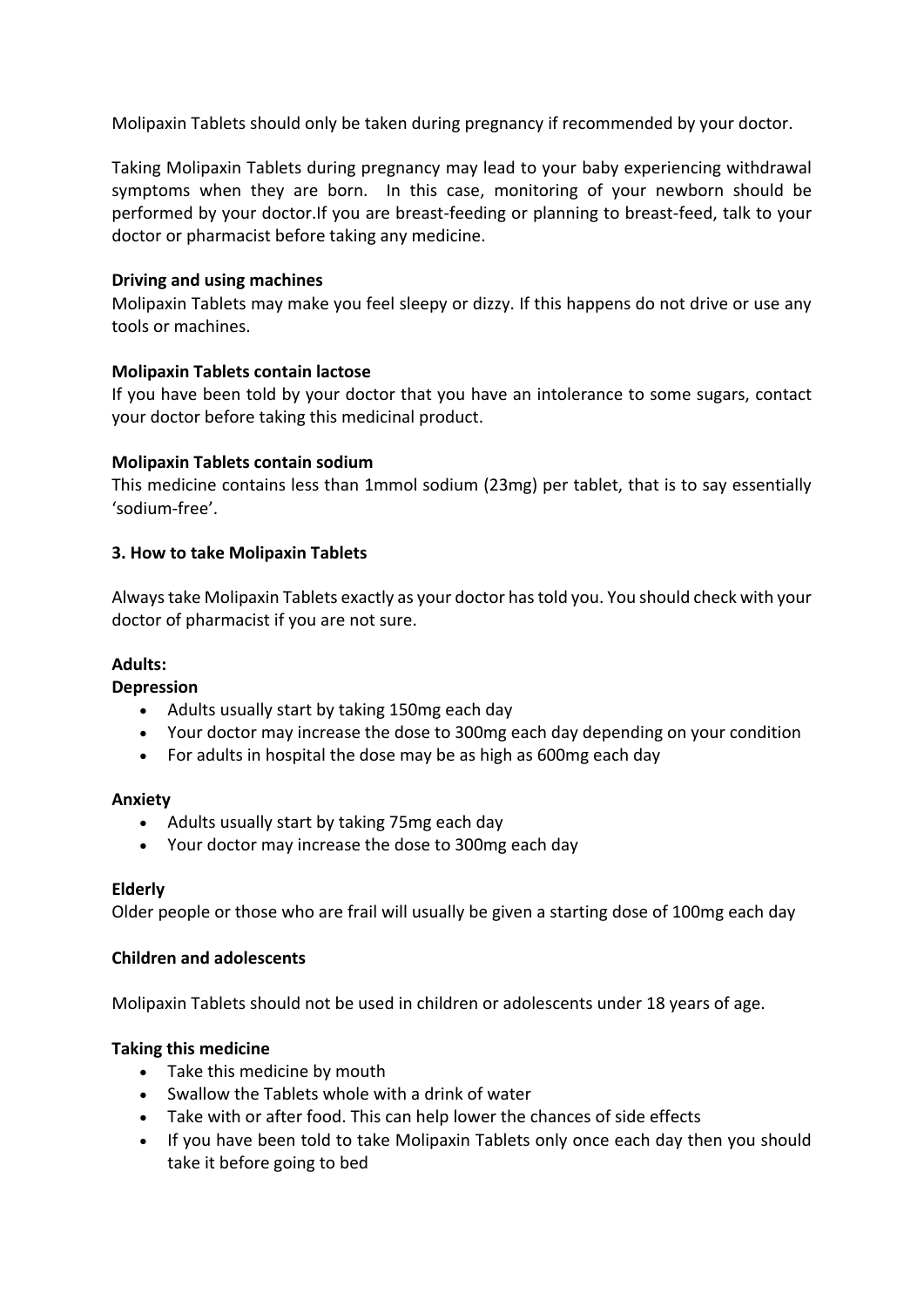• If you feel the effect of your medicine is too weak or strong, do not change the dose yourself, but ask your doctor

## **If you take more Molipaxin Tablets than you should**

If you take more Molipaxin Tablets than you should, tell a doctor or go to a hospital casualty department straight away. Take the medicine pack with you. This is so the doctor knows what you have taken.

The following effects may happen: feeling sick or being sick, feeling sleepy, dizzy or faint, fits (seizures), confusion, breathing or heart problems.

### **If you forget to take Molipaxin Tablets**

If you forget to take a dose, take it as soon as you remember it. However, if it is nearly time for the next dose, skip the missed dose. Do not take a double dose to make up for a forgotten dose.

### **If you stop taking Molipaxin Tablets**

Keep taking Molipaxin Tablets until your doctor tells you to stop. Do not stop taking Molipaxin Tablets just because you feel better. When your doctor tells you to stop taking these Tablets he/she will help you to stop taking them gradually.

#### **4. Possible side effects**

Like all medicines, Molipaxin Tablets can cause side effects, although not everybody gets them.

#### **Stop taking Molipaxin Tablets and see a doctor or go to a hospital straight away if:**

- You get swelling of the hands, feet, ankles, face, lips or throat which may cause difficulty swallowing or breathing, itching of the skin and nettle rash. This may mean you are having an allergic reaction to Molipaxin Tablets
- Painful erection of the penis, unrelated to sexual activity, that will not go away (priapism)
- Loss of appetite, feeling sick or being sick, confusion, abdominal pain, fever, yellowing of the eyes or skin (jaundice). These could be symptoms of a serious liver problem such as hepatitis.
- Getting infections more easily than usual. This could be because of a blood disorder (agranulocytosis)
- Bruising more easily than usual. This could be because of a blood disorder **(thrombocytopenia)**

#### **Talk to your doctor straight away if you notice the following side-effects:**

- You have thoughts of harming or killing yourself
- Feeling tired, faint, dizzy, having pale skin. These could be signs of anaemia
- Rapid, slow or irregular heartbeat
- Convulsions/fits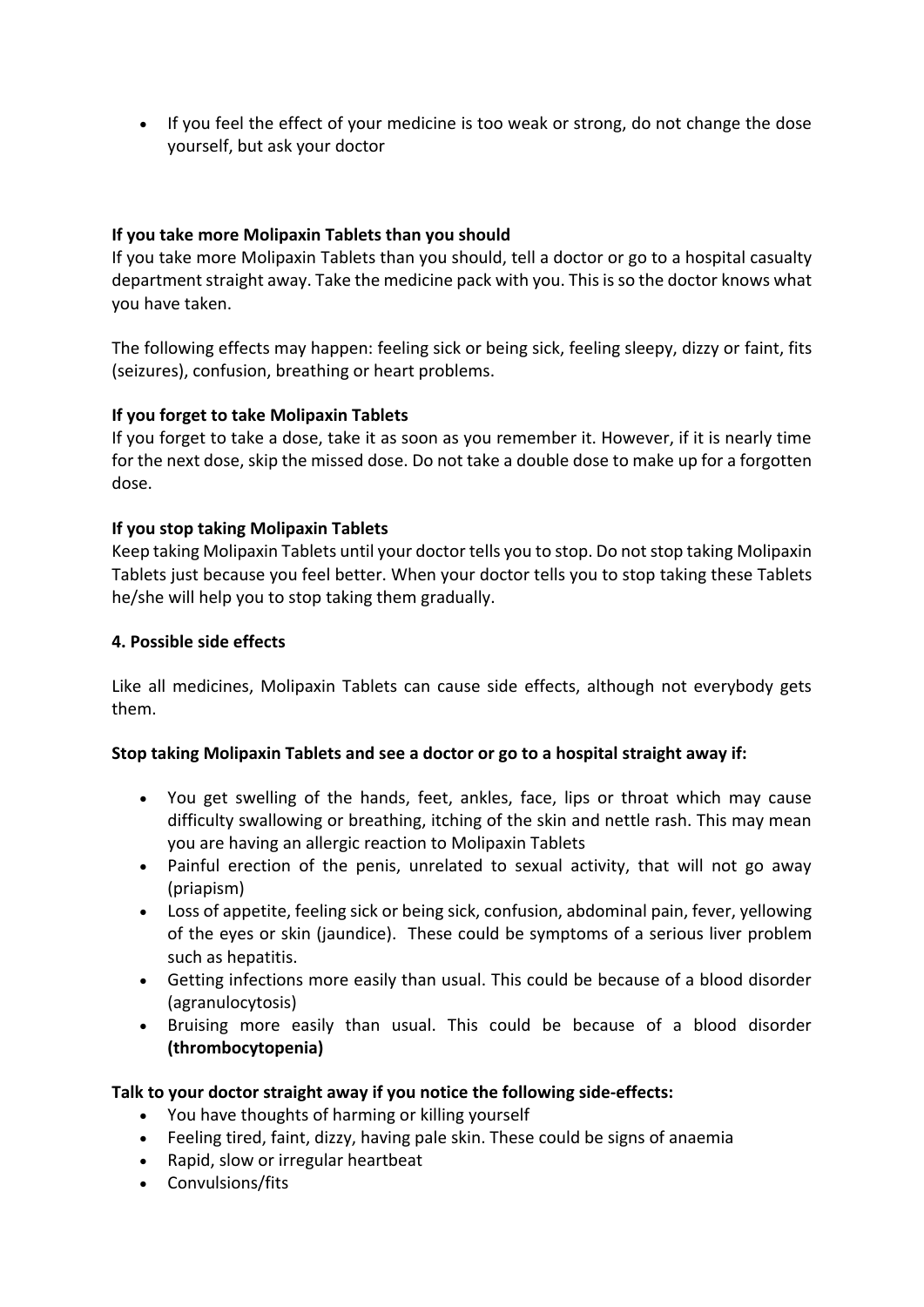- Unusual skin sensations such as numbness, tingling, pricking, burning or creeping on the skin (parasthesia)
- Feeling confused, restless, sweating, shaking, shivering, hallucinations (strange visions or sounds), sudden jerks of the muscles or a fast heartbeat, you may have something called Serotonin syndrome.
- Feeling very unwell, possibly with shortness of breath (dyspnoea), difficulty in walking or walking with a shuffling gait, shaking, uncontrolled muscle twitching and a high temperature (above 38°C). This could be a rare condition known as Neuroleptic Malignant Syndrome.

# **Below is a list of other side effects that have been reported:**

- Feeling drowsy or sleepy (somnolence)
- Feeling less alert than usual
- Feeling weak
- Feeling sick (nausea) or being sick (vomiting)
- Constipation
- Diarrhoea
- Dry mouth, altered taste, increased amounts of saliva
- Dizziness, headache, confusion, weakness, tremor (shaking)
- Blurred vision
- Weight loss
- Rapid or slow heartbeat
- Chest pain
- High blood pressure
- Feeling dizzy or light-headed on standing or sitting up quickly (postural hypotension), fainting
- Feeling agitated, restless, anxious or more nervous than normal
- Difficulty sleeping, nightmares
- Decreased sex drive
- Overactive behaviour or thoughts (mania), believing things that are not true (delusions), memory disturbances
- Water retention which may cause swollen arms or legs
- Skin rash
- Pain in limbs, muscles or joints, flu like symptoms
- High temperature
- Frequent infections with high temperature, severe chills, sore throat or mouth ulcers. These could be signs of a blood problem called leucopenia.
- Difficulty with speaking
- Higher than normal number of white blood cells (shown in a blood test
- Increased level of liver enzymes (shown in a blood test)
- Severe liver disorders such as hepatitis
- Liver failure with potentially fatal outcome
- Feeling tired, weak, confused, aching muscles. There may also be headache, loss of appetite, nausea or vomiting. This may be due to low sodium levels in your blood (shown in a blood test)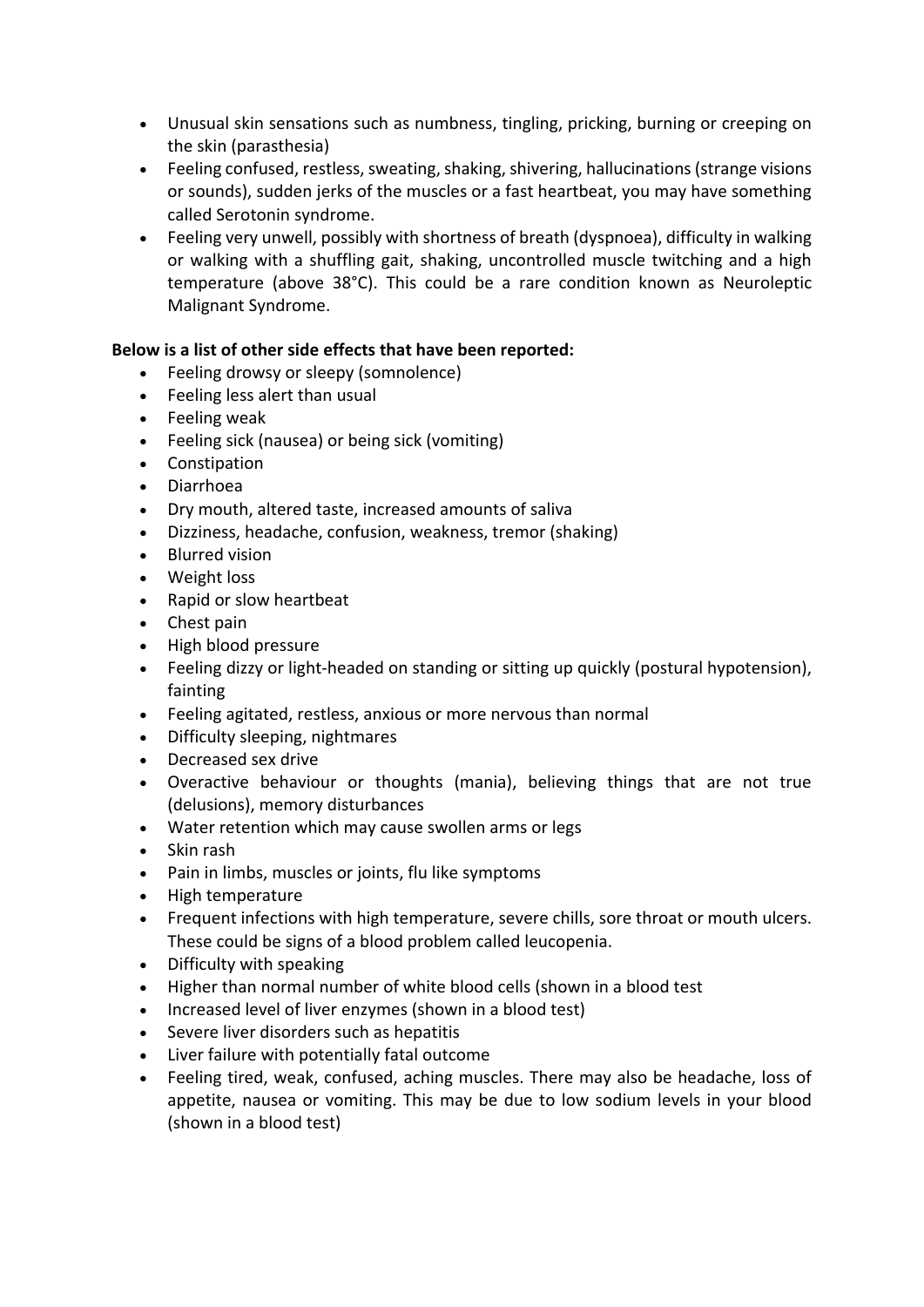## Reporting of side effects

If you get any side effects, talk to your doctor, pharmacist or nurse. This includes any possible side effects not listed in this leaflet. You can also report side effects directly via HPRA Pharmacovigilance

Website: www.hpra.ie

By reporting side effects you can help provide more information on the safety of this medicine.

### **5. How to store Molipaxin Tablets**

Keep this medicine out of the sight and reach of children.

Do not use Molipaxin Tablets after the expiry date which is stated on the blister and carton after EXP. The expiry date refers to the last day of that month.

Do not store above 25°C. Store in the original package in order to protect from light.

Do not throw away any medicines via wastewater or household waste. Ask your pharmacist how to throw away medicines you no longer use. These measures will help to protect the environment.

#### **6. Contents of the pack and other information**

#### **What Molipaxin Tablets contains**

- Each Molipaxin 150mg Film-coated Tablet contains 150mg of the active substance trazodone hydrochloride.
- Other ingredients include lactose monohydrate, calcium hydrogen phosphate, microcrystalline cellulose, maize starch, sodium starch glycollate, povidone, magnesium stearate, hypromellose, propylene glycol, titanium dioxide E171 and red iron oxide E172.

#### **What Molipaxin Tablets looks like and contents of the pack**

A salmon pink film-coated tablet with "Molipaxin" and "150" on one face and a breakline on the other. The tablets are available in blister packs containing 28 or 100 tablets. Not all pack sizes may be marketed.

# **Marketing Authorisation Holder and Manufacturer**

**Marketing Authorisation Holder** Sanofi-aventis Ireland Ltd., T/A SANOFI Citywest Business Campus Dublin 24 Tel: 01 4035600 Fax: 01 403 5687